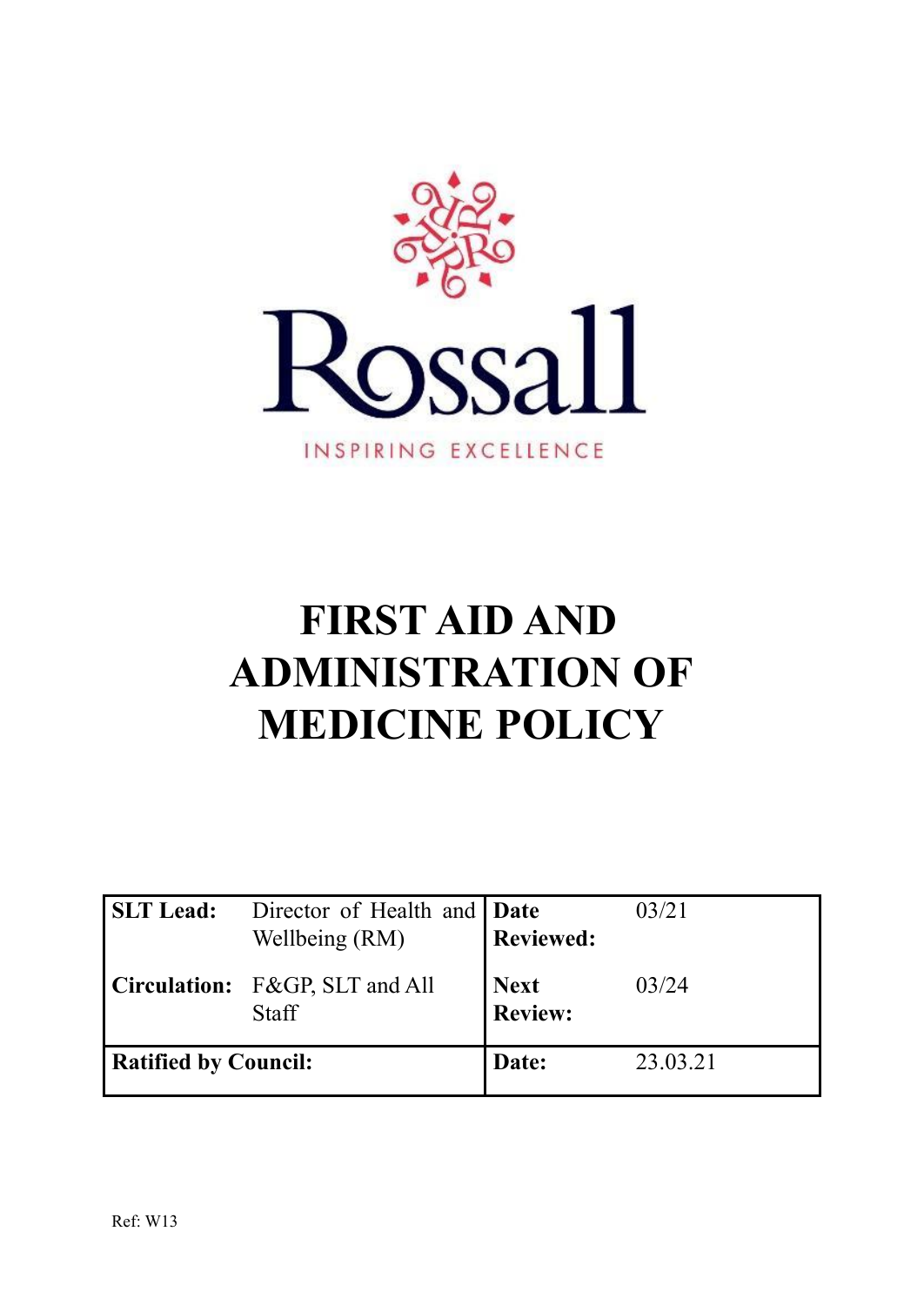

# **POLICY AND PROCEDURES ON FIRST AID AND ADMINISTRATION OF MEDICINES**

# **FIRST AID**

# **Principles**

First Aid can save lives and prevent minor injuries becoming major ones. The Governing Body accepts the responsibility to provide adequate and appropriate equipment and facilities for providing First Aid in school. The Governing Body is responsible for the health and safety of its employees and anyone else on the school premises. This includes:

- Arrangements for First Aid
- Number of First Aiders/appointed persons
- Number and locations of First Aid containers
- Arrangements for offsite activities and visits
- Out of school hours arrangements

The Governing Body should ensure that insurance arrangements provide full cover for claims arising from actions of staff acting within the scope of their employment.

In practice, most of the day to day functions are delegated to the Head who is responsible for ensuring that the policy is put into practice, and that parents are aware of the school's health and safety policy, including arrangements for First Aid.

Rossall School is committed to providing adequate and appropriate First Aid Training throughout all areas of the school. Houseparents and Sports Coaches in the Senior, Junior, Infant and Nursery are required to complete basic First Aid training as part of a three-yearly cycle of Inset provision.

First Aid boxes are accessible in all areas of the school.

Provision for First Aid is included in all school trips and visits.

The School Nurses will administer medical care from Monday to Saturday.

The School Doctor will hold a surgery prior to morning school, during the week, for the Boarding Pupils and Staff who live on campus. All accidents in school are recorded and records are kept in the Health and Safety office.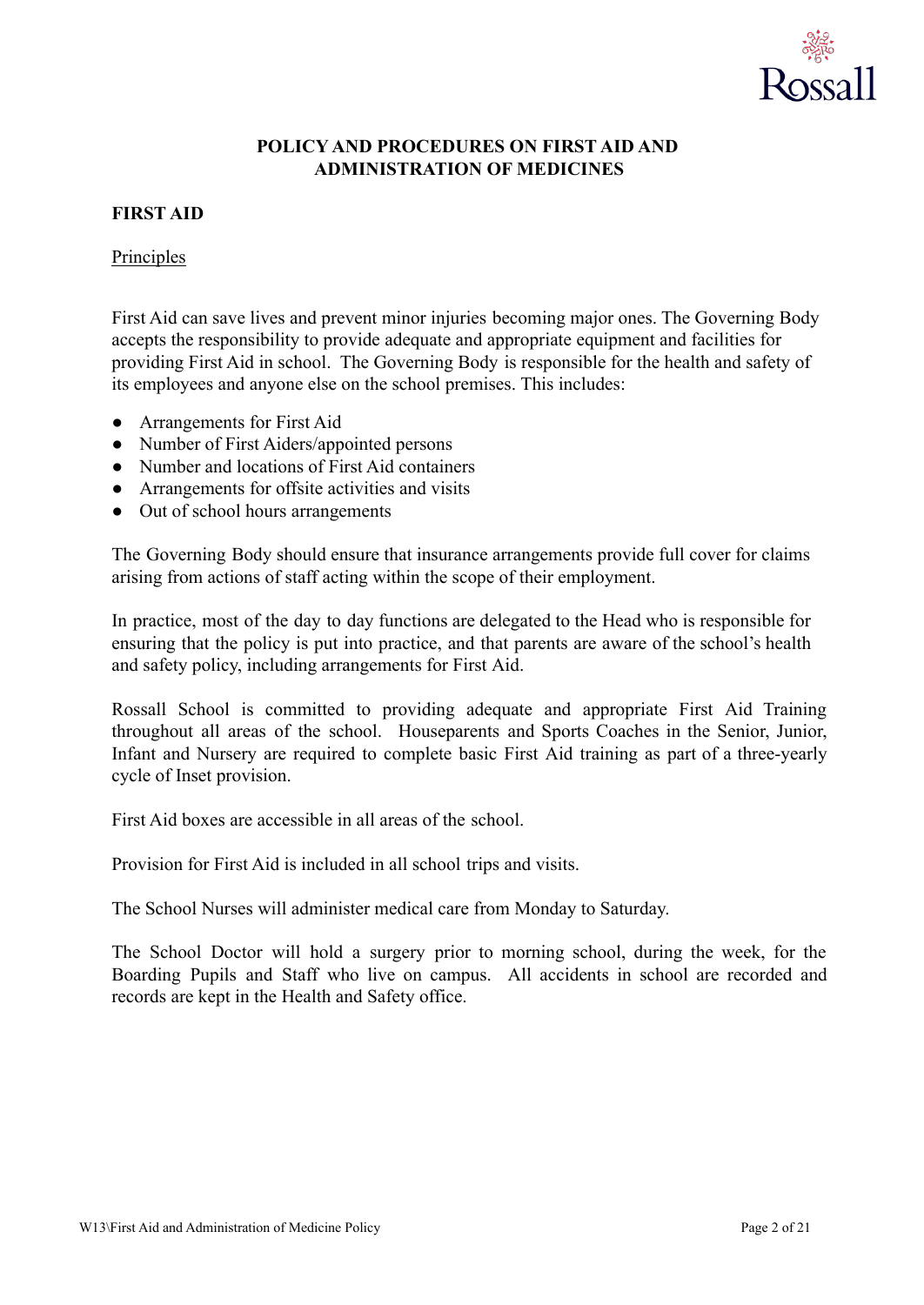

# Responsibilities of school staff

Staff are expected to use their best judgement at all times to secure the welfare of pupils at the school in the same way that Parents might be expected to act towards their children.

The Head must arrange for adequate and appropriate training and guidance for staff who volunteer to be First Aiders and ensure that there is enough trained staff. In addition, the Head will consider:

- the individual's reliability and communication skills
- aptitude and ability to absorb new skills and knowledge
- ability to cope with stressful and physically demanding emergency procedures
- Ability to leave normal duties to attend an emergency.

# The Medical Centre (**Appendix 1**)

A School Nurse is on site from Monday to Friday, between 8.00am and 5.00pm and on Saturdays from 9.00am to 4.00pm.

The School Nurse is the primary recourse in the event of illness or accident.

Staff First Aiders complete a training course approved by the school. In the absence of the School Nurse, they give immediate help to casualties with injuries or illnesses and those arising from specific hazards at school. When necessary, they ensure that an ambulance or other professional medical help is called.

## Providing Information

All staff, pupils and visitors to the school are informed as appropriate of the First Aid arrangements. Notices are clear and easily understood and displayed in prominent places. Induction programmes include First Aid information and it is also included in staff and parent handbooks.

All staff, pupils and visitors should know how to contact a First Aider from **any area** of the school.

## First Aid Equipment and Facilities

The Medical Centre includes a consulting room and a Counselling Room, toilets, shower and washbasins. There are two beds in each of the two bedrooms, a lounge with TV and a kitchen. This self-contained area houses the First Aid equipment according to HSE recommended provision.

For off site visits, a travelling First Aid kit is available. Since September 2014 Emergency Asthma Kits are available and are situated in each Boarding house, Junior School, Infants and The main School Reception, and The Medical Centre, and are available to take on school trips.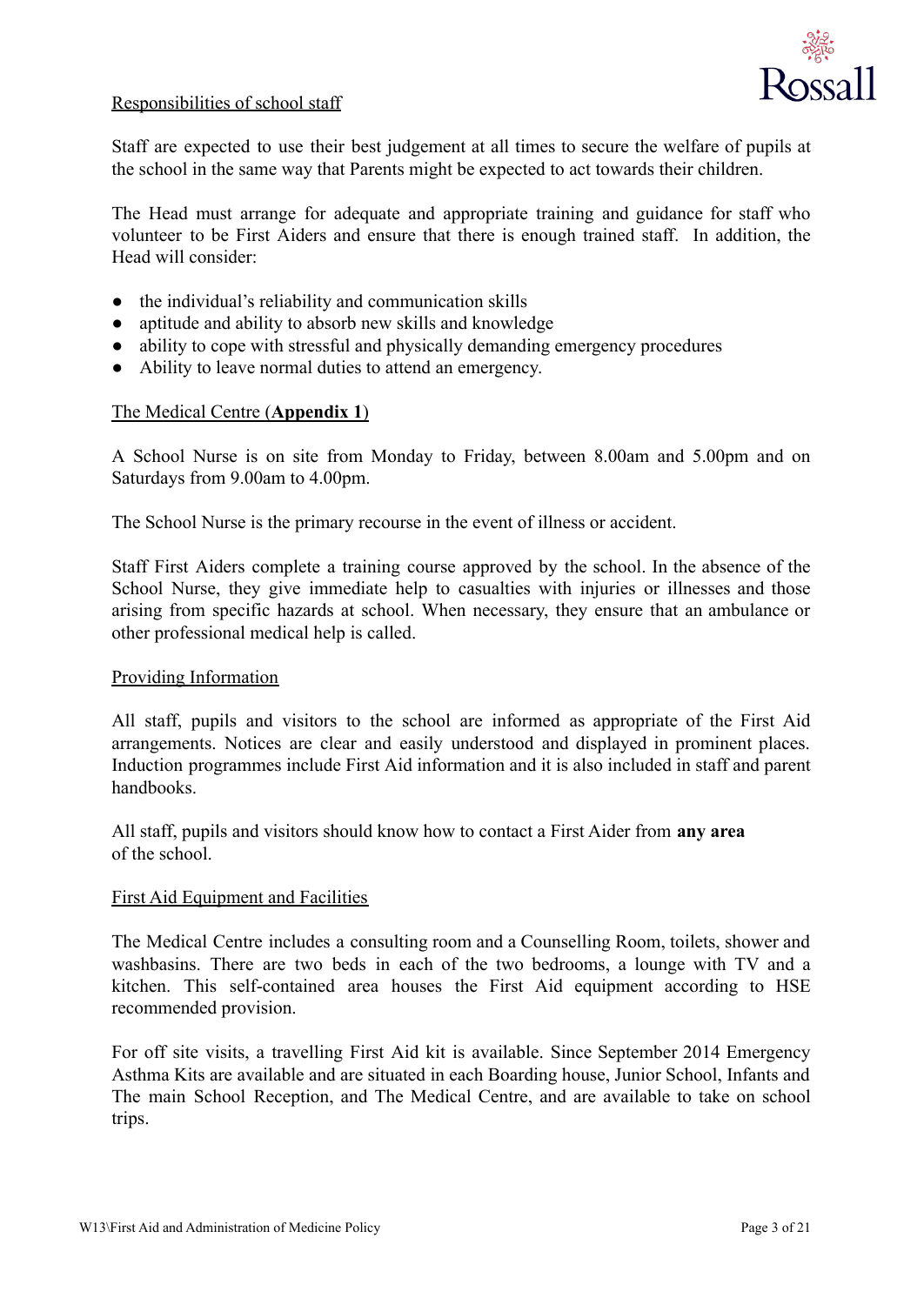

Basic First Aid boxes are strategically positioned around the school and restocked regularly and checked at the start of each academic year by the School health team.

There are three Automatic External Defibrillators (AEDs) on site

- Under the archway
- Outside the Medical Centre
- Inside the swimming pool area

# Hygiene and Infection Control

All staff are required to take precautions to avoid infection and must follow basic hygiene procedures. First Aiders have access to single use disposable gloves and hand washing facilities. The usual precautions are taken when dealing with blood and other body fluids, or disposing of dressings or equipment. The School Nurse liaises with the School Doctor in this matter.

# Reporting Accidents and Record Keeping

The School Nurse keeps appropriate medical records and the Health and Safety Officer reports relevant incidents to the HSE under the Reporting of Injuries, Diseases and Dangerous Occurrences Regulations 1995 (RIDDOR). Relevant records are kept for a minimum of three years. All pupil accident reports are documented electronically and passed to the School Nurse. This is to enable them to be aware of any medical care which may be required.

The school keeps a record of treatment given by First Aiders including:

- The date, time and place of incident
- The name of the injured or ill person
- Details of the injury or illness and the First Aid given
- What happened to the person immediately afterwards for example, went back to class
- Name and signature of the First Aider dealing with the incident.

In the case of any serious or significant incident, the Parents are contacted by telephone.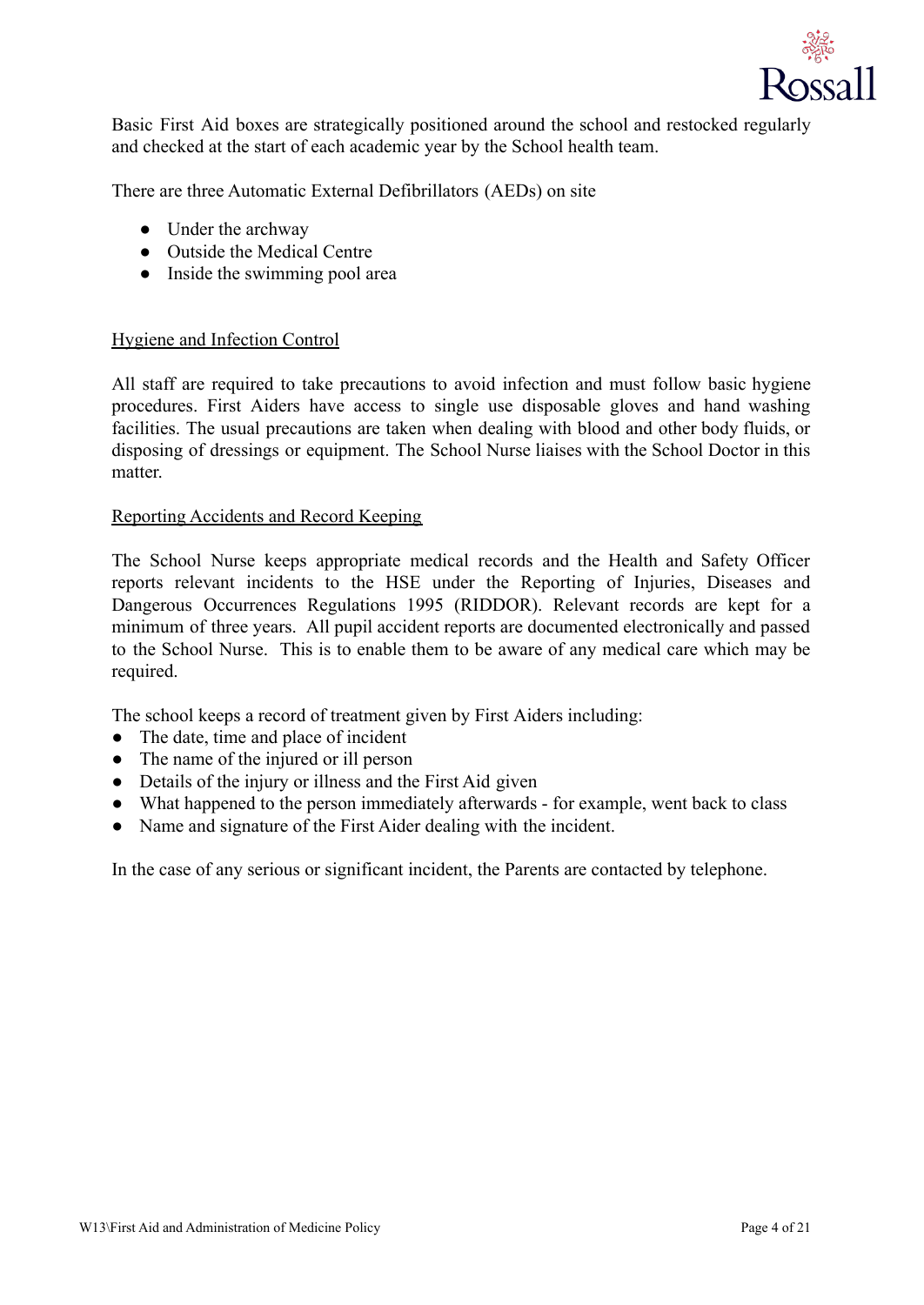

# **ADMINISTRATION OF MEDICINES**

# General Principles

The Governing Body recognises that many pupils will, at some time, need to take medication at school. The school acts in '*loco parentis'* for all boarding pupils and has a duty of care to do all that is reasonably practicable to safeguard and promote the pupils welfare.

While Parents of day children retain responsibility for their child's medication, the school has a duty of care whilst they are at school.

## **Responsibilities**

The Governing Body takes responsibility for the administration of medicines during school time in accordance with the government's policies and guidelines. The Head will implement this policy and report, as required, to the Governing Body.

Medication will normally be administered by the School Nurse, or in their absence, by Houseparent's or designated staff.

All staff are expected to maintain professional standards of care, but have no contractual or legal duty to administer medication. The Governing Body does not require staff to administer medication. However, some specified staff, for example, the School Nurse, or staff taking educational visits who volunteer their services, will be given training to administer First Aid and/or medication to pupils.

## Staff Indemnity

The Governing Body fully indemnifies all staff against claims for any alleged negligence, providing they are acting within their conditions of service and following Governing Body guidelines. The indemnity covers situations where an incorrect dose is administered or where any other mistake in the procedure is made. The Governing Body will meet any claims in these circumstances.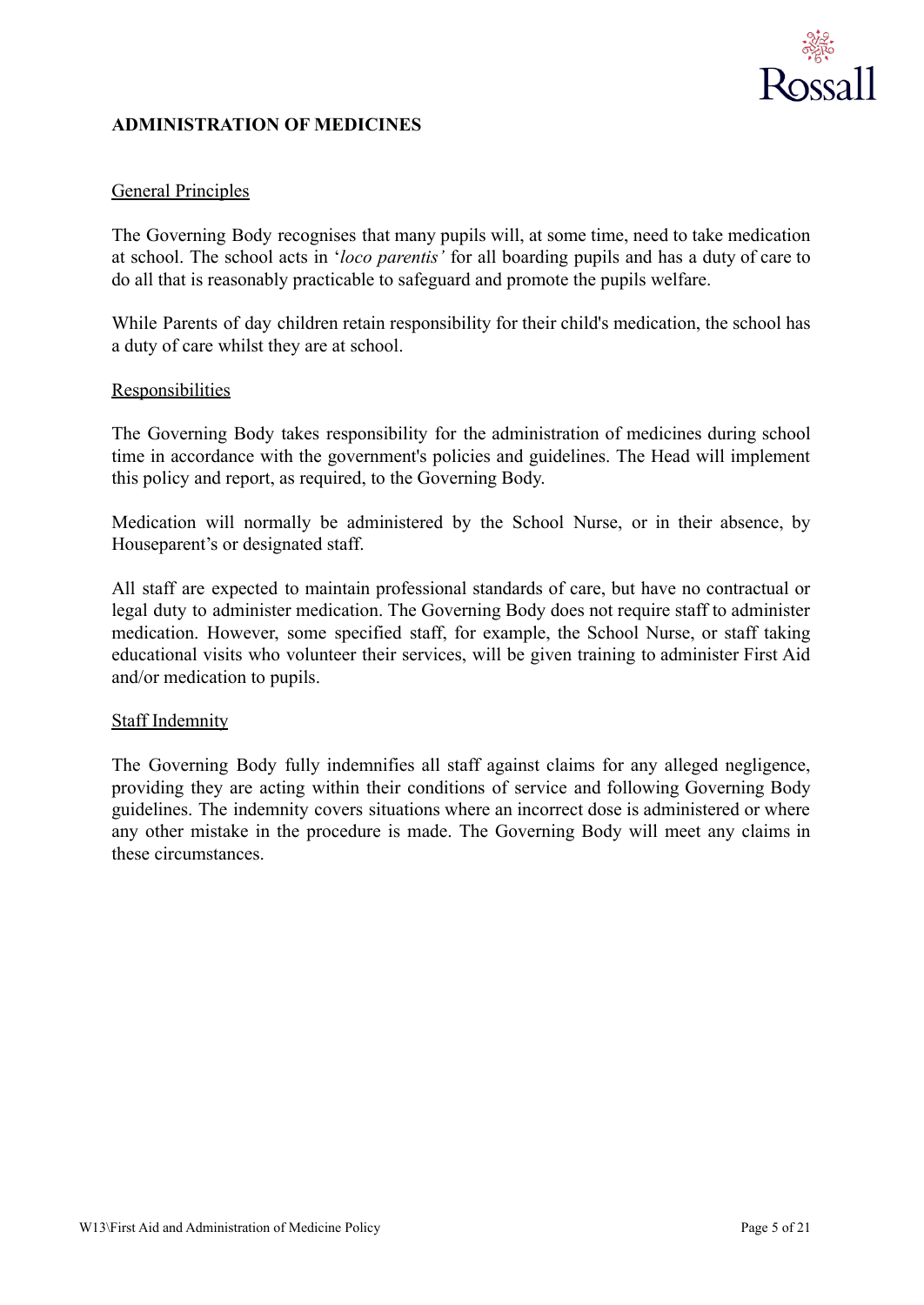# **PROCEDURES**



# Admission Records (**Appendix 2**)

On admission of any pupil to school, all Parents will be required to provide information giving full details of:

- medical conditions
- allergies
- regular medication
- emergency contact numbers
- name of family doctor/consultants
- special requirements (eg dietary)

At the beginning of each academic year, all Parents will be required to up-date the medical form.

# Administration of Medication

Medication will normally be administered by the School Nurse or by the Houseparent outside the school day.

Prescription medications will be deposited with the Houseparent who will be given full directions on administration and dosage of medication. Pupils will not be allowed to have prescription medication in their possession.

When the Medical Centre is closed it is acceptable for home remedies and Paracetamol supplied by the School Nurse to be administered for particular ailments.

# **Aspirin or Aspirin based products should not be used by anyone under the age of 16.**

Lockable medicine cabinets are installed in each boarding house, where basic home remedies are kept. In the event of a pupil feeling unwell and when the Medical Centre is closed, it would be seen as negligent if these remedies are not offered to pupils. The Medical Centre has provided written guidelines 'Protocol for Medication in Houses'**(Appendix 3)**

All medicines have to be confiscated from pupils and checked by the Rossall School Medical Centre.

Only medicines prescribed by the Rossall School GP should be administered. This will be clearly labelled with pupils name and dosage details.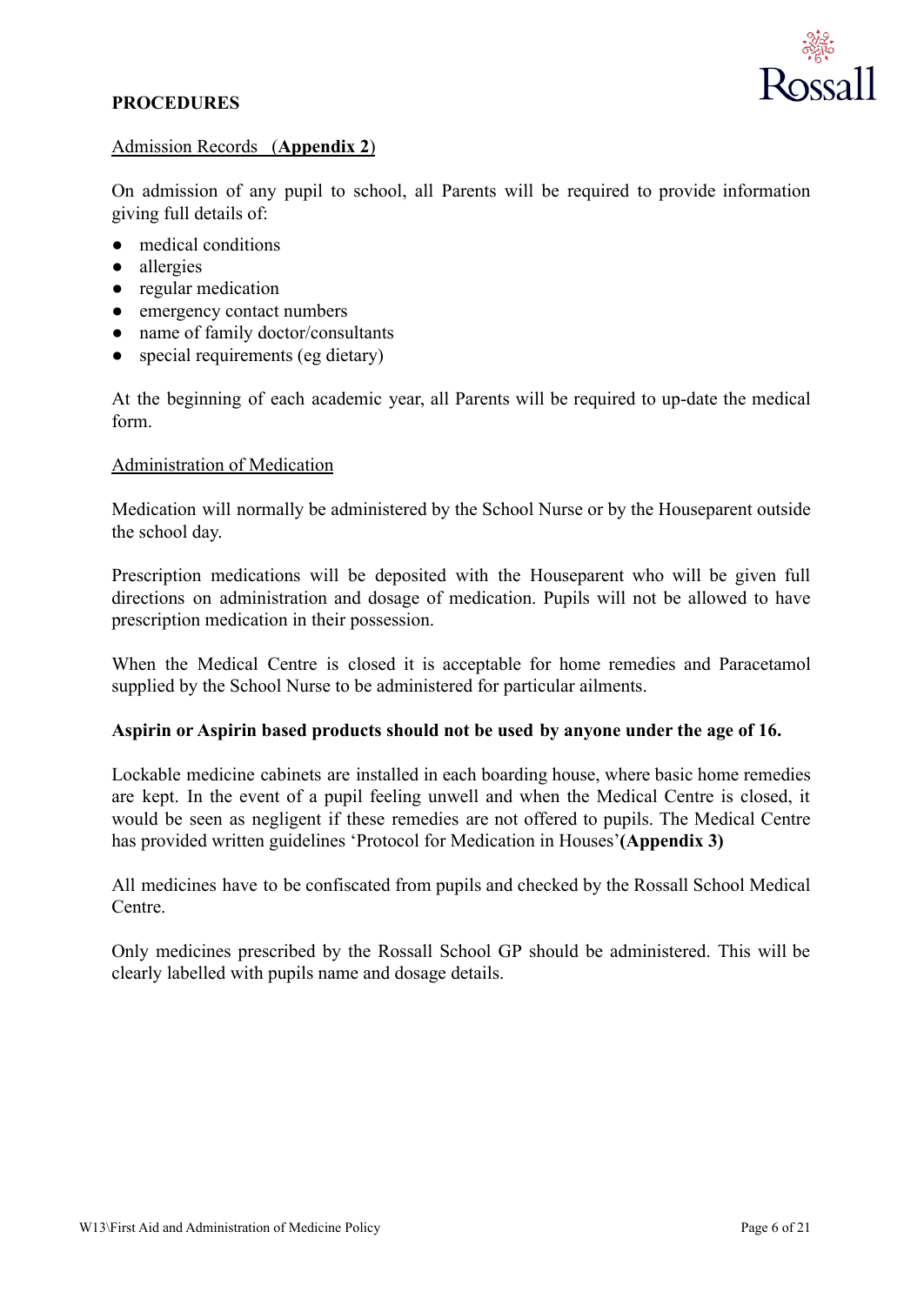

In the event that medicines have been prescribed by a Doctor from another country, and documentation has been provided, a repeat prescription will be issued from the Rossall School Doctor. The documentation must be written in English, including the full name and date of birth of the pupil, the dose and time of when the medication is to be taken and why the medication has been prescribed. Details of any ongoing care in the originating Country should also be provided. There may be occasions when the exact English equivalent is not available. In cases where a specialist has prescribed drugs, e.g. Ritalin, the responsibility lies with the prescribing doctor.

Boarding pupils who are ill may need to be sent home to their Parents/Guardians, as facilities to care for them are limited in the Medical Centre.

## Action to be taken by Houseparents

House Parents must make every effort to ensure Medicines are collected from all pupils. It is a requirement that an up to date Medicine Log Book is kept to record medicines taken by pupils.

This should log:

- Pupil's name
- Medicine given
- Dosage
- Date and time given to pupil by houseparent/deputy
- Pupils signature
- Houseparent/deputy signature

At the end of each term the Medical Centre will check medicine cabinets and record books.

In the event of a medicine labelled under the Controlled Drugs Act, a Register of the Drugs book (DDA book) must be completed. The medicine must be clearly labelled and locked in a locked cabinet. The amount of tablets at the beginning of term must be counted and recorded in the book, each time they are dispensed they are counted and the balance recorded. The pupil and Houseparent must both sign.

All staff are expected to maintain professional standards of care, but have no contractual or legal duty to administer medication. However House Parents are in Loco Parentis whilst pupils are boarding, so therefore take on the Parents responsibility.

Parents will be expected to notify any requests for the administration of medicines at the earliest opportunity. If there are difficulties or concerns, they will be invited to discuss with the School Nurse what can be done before a decision can be made.

The Head, or person authorised by them, will decide whether any medication will be administered in school, and by whom. In appropriate cases a health care plan will be drawn up in consultation with the parents and pupil.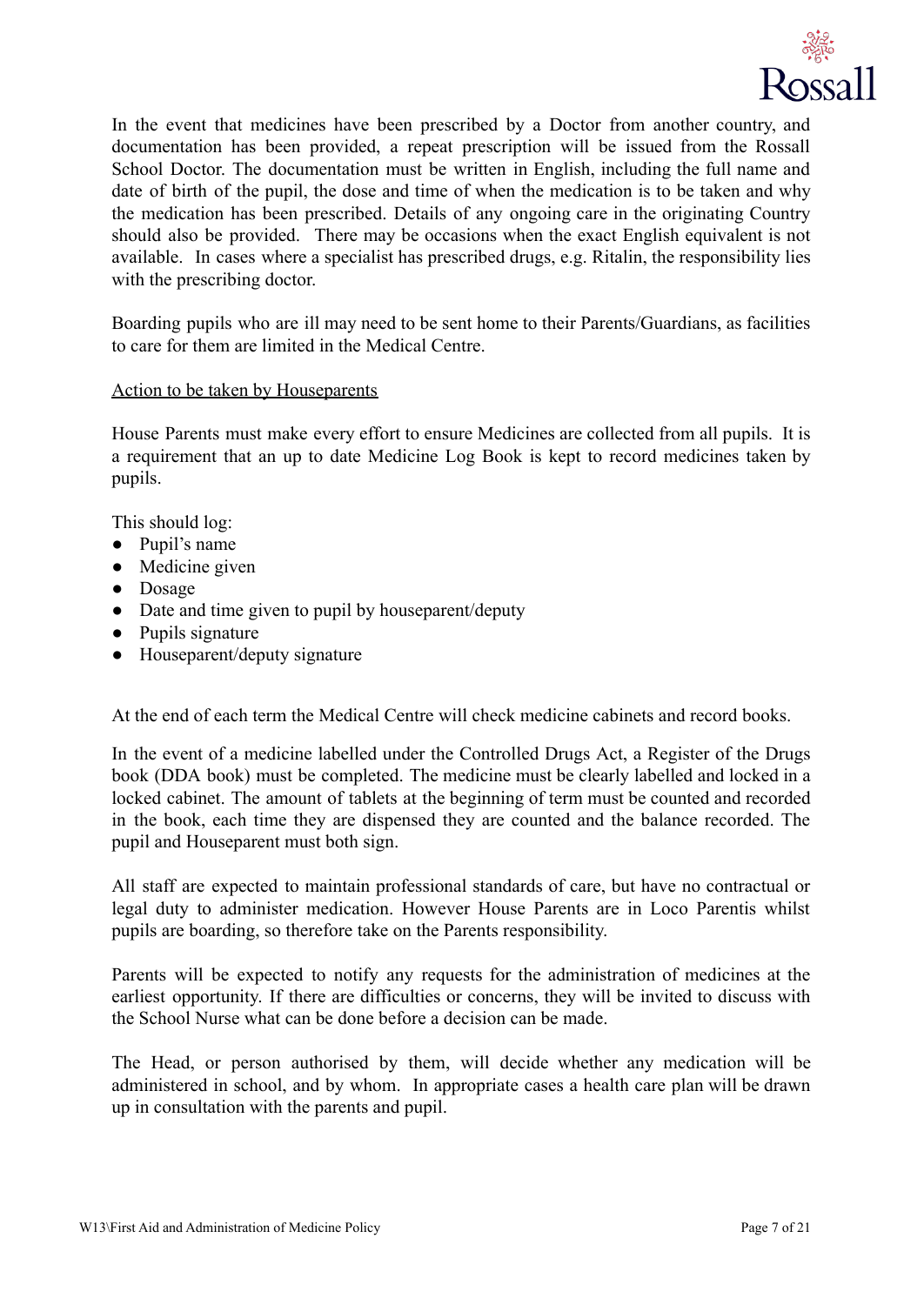

# Medical Care for Day Pupils

During the school day the School Nurse is available to day pupils for emergency care. Routine Medical care cannot be arranged. Parents will be contacted if their child falls ill at school so they may be taken home as soon as possible.

If a day pupil requires medication during the day for a headache or a temperature, this will only be given if parental consent has been obtained on a pupil's admission to the school. Consent forms can be downloaded from the website.

There is a list of over the counter remedies used by the Medical Centre **(Appendix 4)** and as mentioned the parent is asked to sign for consent.

The school expects that normally Parents will administer medication to their children. Any request for medicine to be administered must come from a parent in writing on the school medicine permission and consent form. **(Appendix 5)** the form will include:

- Name of parent and contact number
- Name of child and class
- Name of medication
- How much to give
- How it is to be administered
- When to be given
- Any other instructions

A separate form must be completed for each medicine to be administered.

The medication must be in a container as prescribed by the Doctor and dispensed by a chemist with the pupils name and instructions for administration printed clearly on the label. If the pupil has been given permission and is required and able to administer their own medicine, for example, an inhaler for asthma, where appropriate the School Nurse will check that the pupil fully understands what has to be done. The School Nurse is able to administer non-prescription medicines in school for example, cough lozenges and painkillers as detailed in the pupils' admission form on entry to the school. For day pupils, the school will not deal with any requests to renew the supply of the medication. This is entirely a matter for the Parents.

# Long-term Medical Needs

The Governing Body and Head will do all they reasonably can to assist pupils with long-term needs. Each case will be determined after discussion with the Parents, and in most cases the family doctor. The Head also reserves the right to discuss the matter with the School's Doctor.

# Records of administered medicines

The School Nurse will complete an entry onto the electronic health system to document any care given to a pupil including administration of medicines. The school nurse will contact the pupils parent/guardian to advise of any healthcare that has been administered.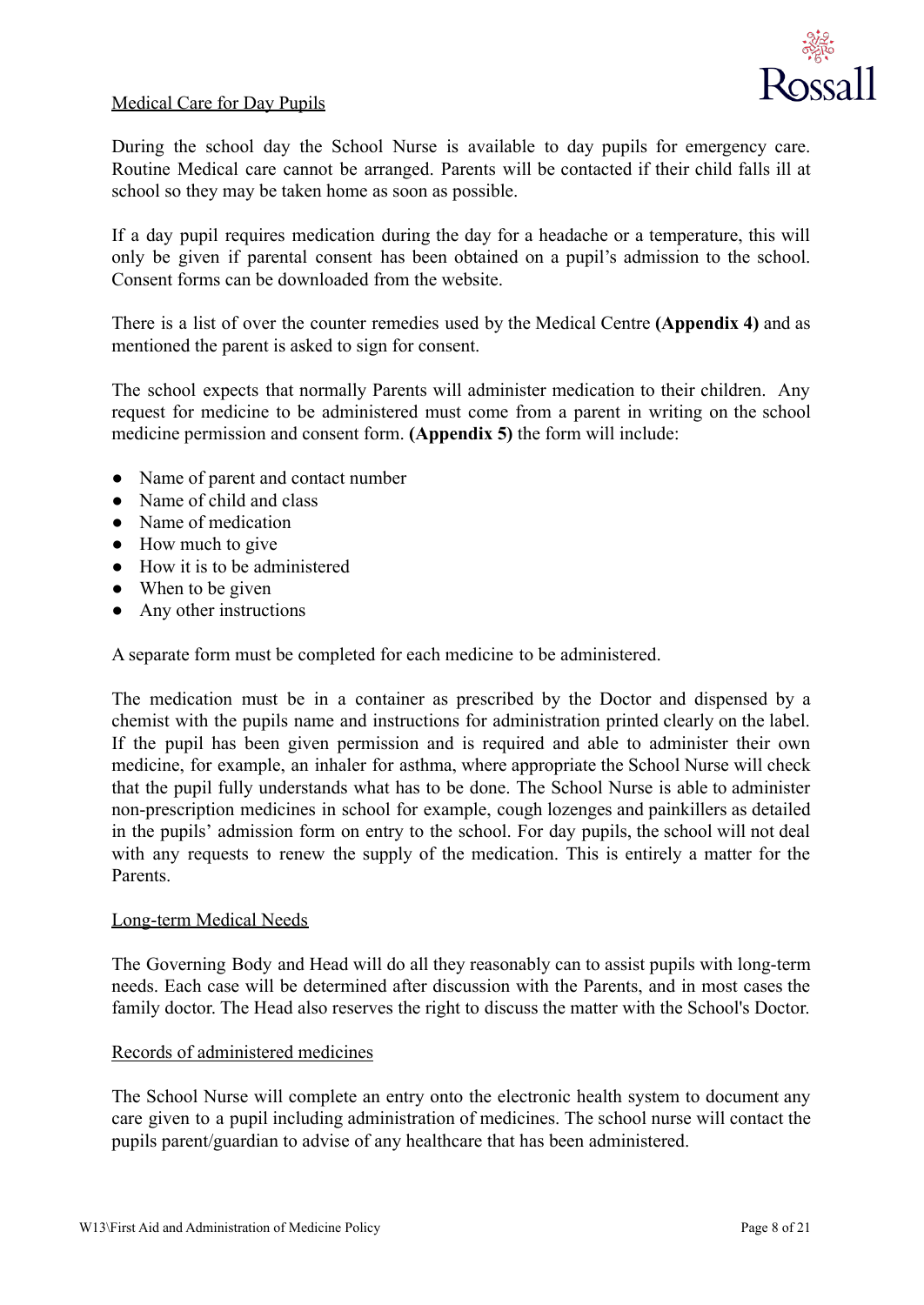

# Vaccinations and Immunizations

Vaccinations that are part of the NHS vaccination programme for school aged children are carried out during school time by the local NHS vaccination team. It is the schools role to facilitate this and assist with gaining consent. Flu vaccinations are administered to staff and pupils who qualify, due to age or pre-existing medical conditions. The flu vaccinations are provided by the GP practice and administered by the school nurse.

# **Training**

The Governing Body is committed to providing appropriate training for staff who volunteer to participate in the administration of medicines.

## Monitoring and Review

The implementation of the policy will be reviewed and reported to the Health and Safety committee.

## Related Policies

This policy should be read in conjunction with:

Automated External Defibrillators (AEDs) Policy (W26)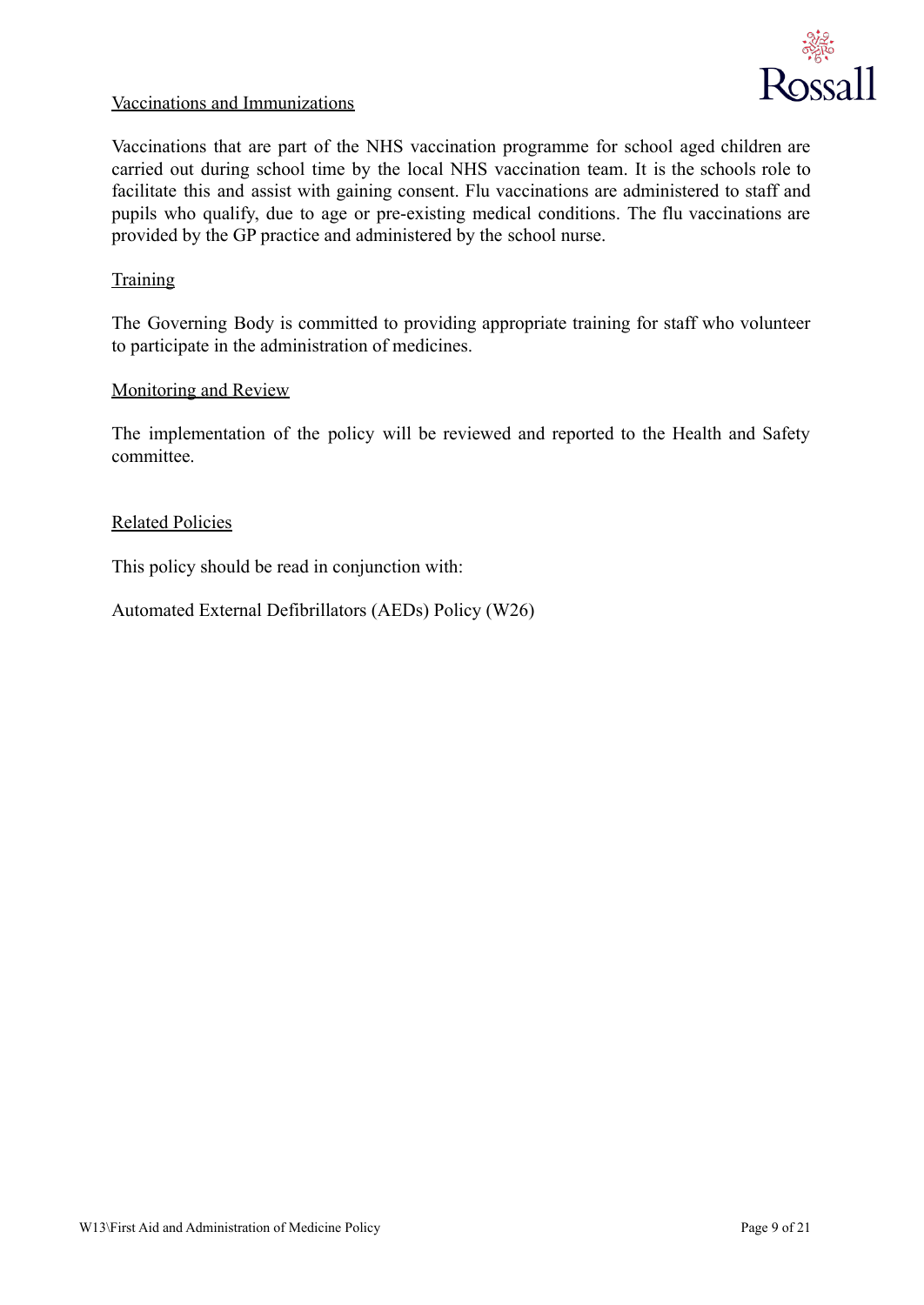

## **THE MEDICAL CENTRE**

## **THE SCHOOL DOCTOR**

Dr Anthony Buckley West View Health Village Broadway, Fleetwood, FY7 8GU

Dr Buckley or a partner has a daily surgery prior to morning school.

## **MEDICAL CENTRE**

The Medical Centre is located in Porritt Hall, near the Astroturf. It is staffed by Registered General Health Nurses' and a Registered Mental Health Nurse working within defined "Codes of Practice". The School Nursing team is therefore bound by certain codes of conduct including a pupil's right of confidentiality regardless of their age, exempt only in areas involving safeguarding or criminal activity.

The Doctor and nurse are available to boarding pupils for all aspects of their health care. Dental care should be carried out during the holidays.

## **STAFFING**

Dr Anthony Buckley - MB ChB MRCGP DRCOG Dr Robert A C Smyth - MB ChB MRCGP DRCOG FPA Cert Dr Michael M Aziz - MBBS DRCOG DFFP MRCGP Dr Tom Marland - MBChB MRCGP Dr Sophie Cottam MBChB Bsc (Hons) MRCGP DRCOG Mrs Rachel Magowan (Director of Health and Wellbeing) Registered Mental Health Nurse, Registered Specialist Community Public Health Nurse, Community Practitioner Nurse Prescriber, Counsellor. Mrs [Jennifer Richardson](mailto:j.richardson@rossall.org.uk) (School Nurse) Registered General Nurse, Specialist Practitioner, Community Practitioner Nurse Prescriber.

Mrs Michelle Birks (School Nurse) Registered General Nurse, Non Medical Prescriber

# **MEDICAL CENTRE OPENING TIMES**

| Monday to Friday | $8.00am - 5.00pm$     |
|------------------|-----------------------|
| Saturday         | $9.00$ am - $4.00$ pm |

# **SURGERY TIMES**

| $Monday - Friday$ | 8.15am - 8.30am for those requiring an urgent GP Appointment     |
|-------------------|------------------------------------------------------------------|
|                   | 8.30am – 9.00am Arranged Doctors Appointments                    |
|                   | $8.15$ am $-4.45$ pm for those requiring attention by the nurse. |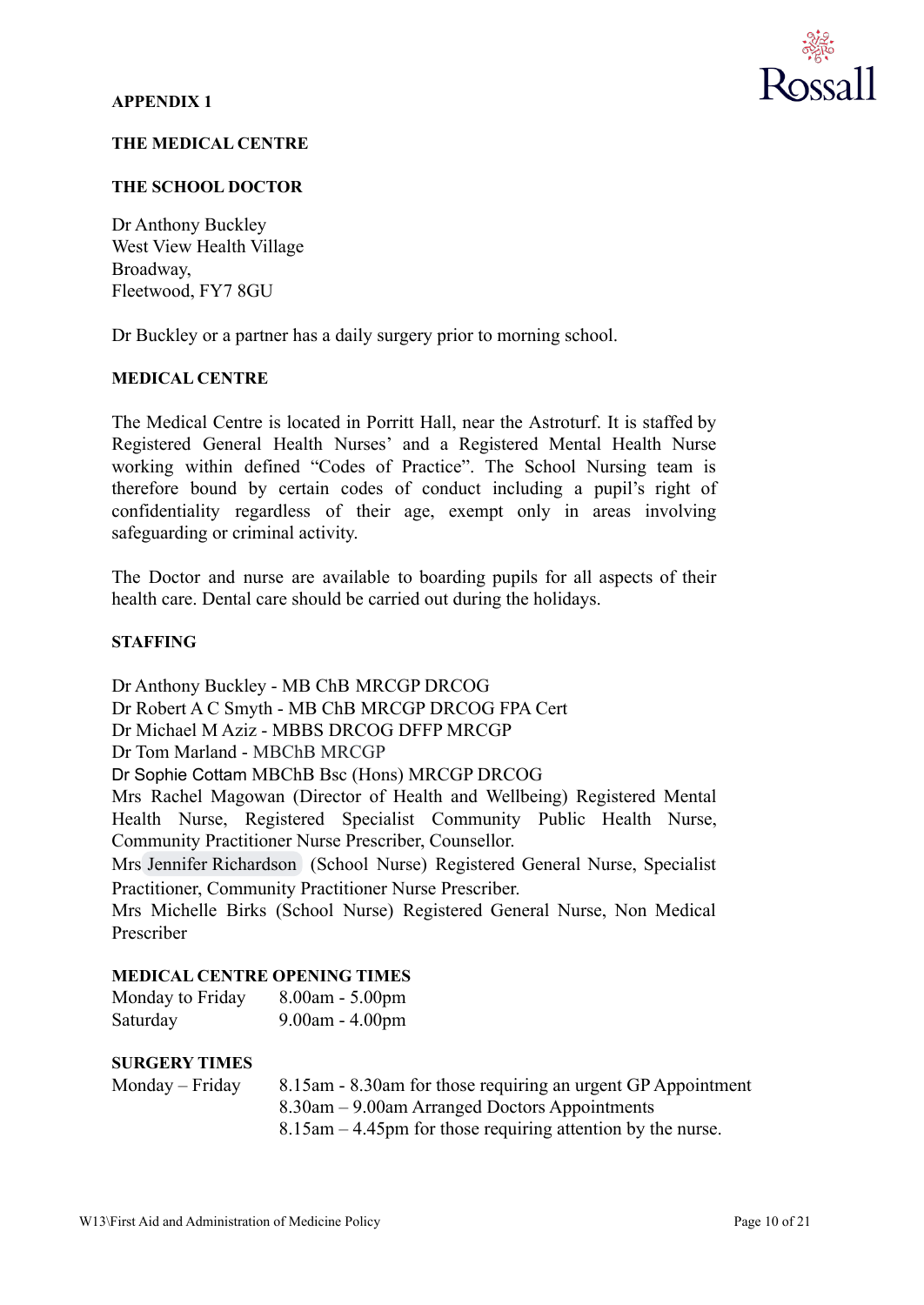

The Medical Centre operates an appointment system for Doctor's surgery. Appointments can be booked up to the day before. Emergency appointments are available on the day. All routine appointments will need to be pre-booked.

Dr Buckley or a partner has a daily surgery prior to morning school.

Pupils requiring medical attention, outside of the standard opening hours, should see their Houseparent who will either contact the Broadway Medical Centre, contact 111 for advice, or take the pupil directly to the appropriate healthcare facility, for example the walk in centre or Accident and Emergency at Blackpool Victoria Hospital.

In the event of an epidemic or if a pupil needs constant supervision the School will arrange cover through the night. This may be provided by a member of school staff and may include the school nurse if felt necessary following assessment.

# **MEDICALS**

There is a statutory requirement on schools to conduct medical examinations of all new pupils on entry. This will take place as soon as possible at the beginning of each term and all boarding pupils are then registered with the school Doctor.

On admission to Rossall, Parents or Guardians of all pupils will be required to provide information giving full details of:

- Medical conditions
- Allergies
- Regular medication
- Emergency contact numbers
- Name of family doctor/consultants
- Special requirements (e.g. dietary)

At the beginning of each academic year, Parents/Guardians will be required to update the medical form if any health changes have occurred via the School Portal.

If a pupil arrives at the school with a health condition (e.g. Diabetes, Epilepsy, Asthma or a diagnosed mental health condition) and there is already a care plan in place, Parents must discuss issues with the School Nurse to ensure there is a continuation of care. If however, the pupil develops a health condition after entry Parents should inform the School Nurse immediately to discuss and implement an appropriate care plan.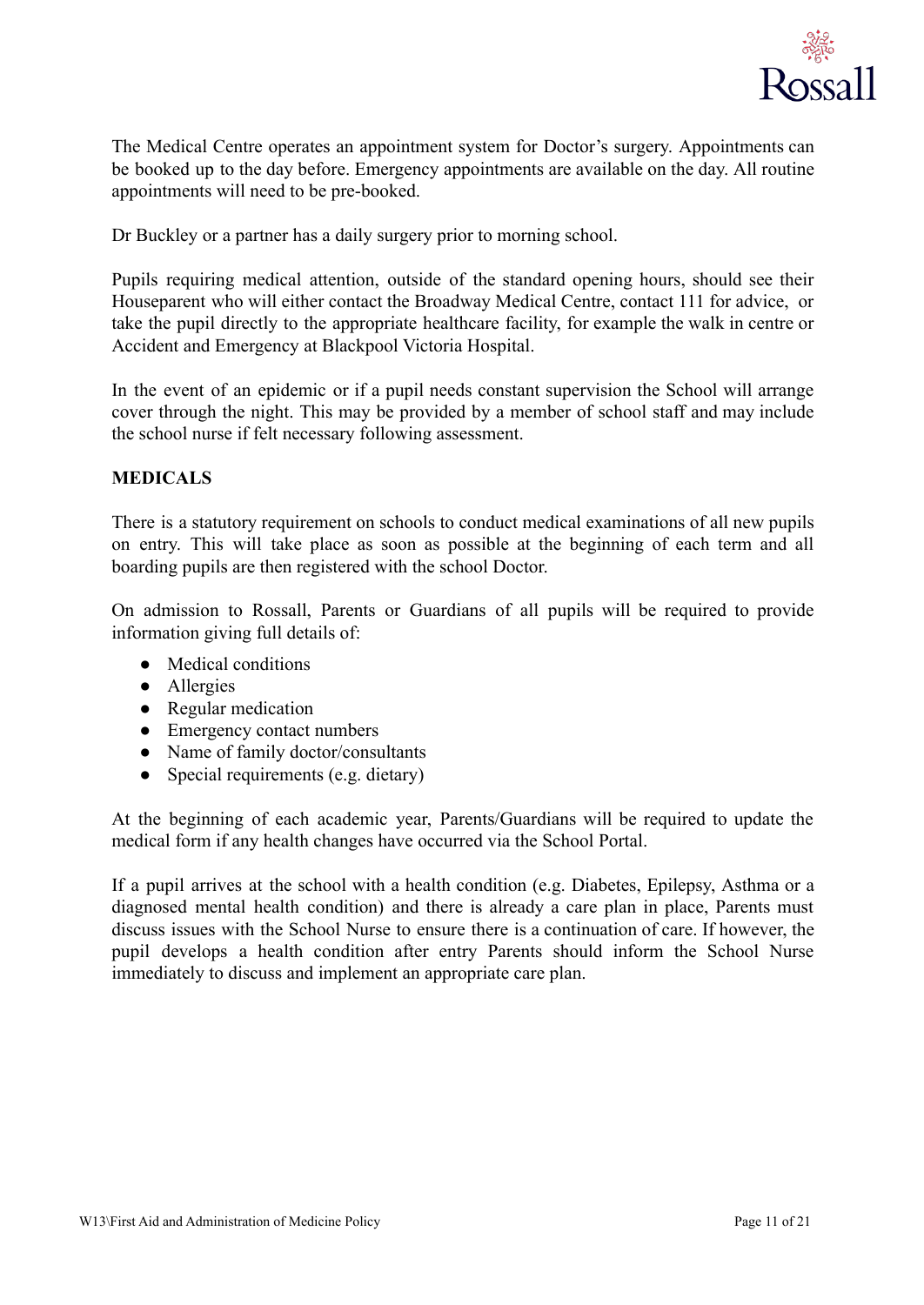

# **PROCEDURE FOR VISITING THE MEDICAL CENTRE**

If a pupil feels unwell, has an injury or requires medical advice and treatment, they must inform either the class teacher or Houseparent and go to the Medical Centre. If this happens to be during a lesson the teacher will email the Medical Centre to make them aware that the pupil is on their way. At the end of the consultation the nurse will send an email back to the teacher, copying in the Houseparent, advising whether or not the pupil will be returning to their lesson.

# **LEAVE OFF GAMES CHIT**

Boarders will only be given 'leave off' chits after seeing the School Nurse at the Medical Centre.

# **ADMINISTRATION OF MEDICATION**

Medication will only be given if parental consent has been given. This generally will be covered by the Medical Admission Form completed on entry where consent has been given for the administration of over the counter remedies. Aspirin or aspirin based products should not be used by anyone under the age of 16.

Pupils who require taking prescribed medication must inform the School Nurse. Parents must provide written consent detailing valid information. Medication should be in an original dispensed container detailing pupils' name, name and strength of medicine, required dosage and time of administration.

This requirement is based on current recommendations from the Health Protection Agency, and the Medical Officer for Schools Association. Any specific queries should be addressed to the School Nurse.

# **FIRST AID EQUIPMENT AND FACILITIES**

The Medical Centre contains First Aid equipment in accordance with HSE recommended provision.

For off site visits, First Aid bags are available from the Medical Centre. All school minibuses contain basic First Aid bags.

Our school Medical Centre has:

- One consulting clinic room
- Counselling room
- Toilets with shower
- Two bedrooms
- Kitchen
- Isolation suite and additional accommodation that can be used if required.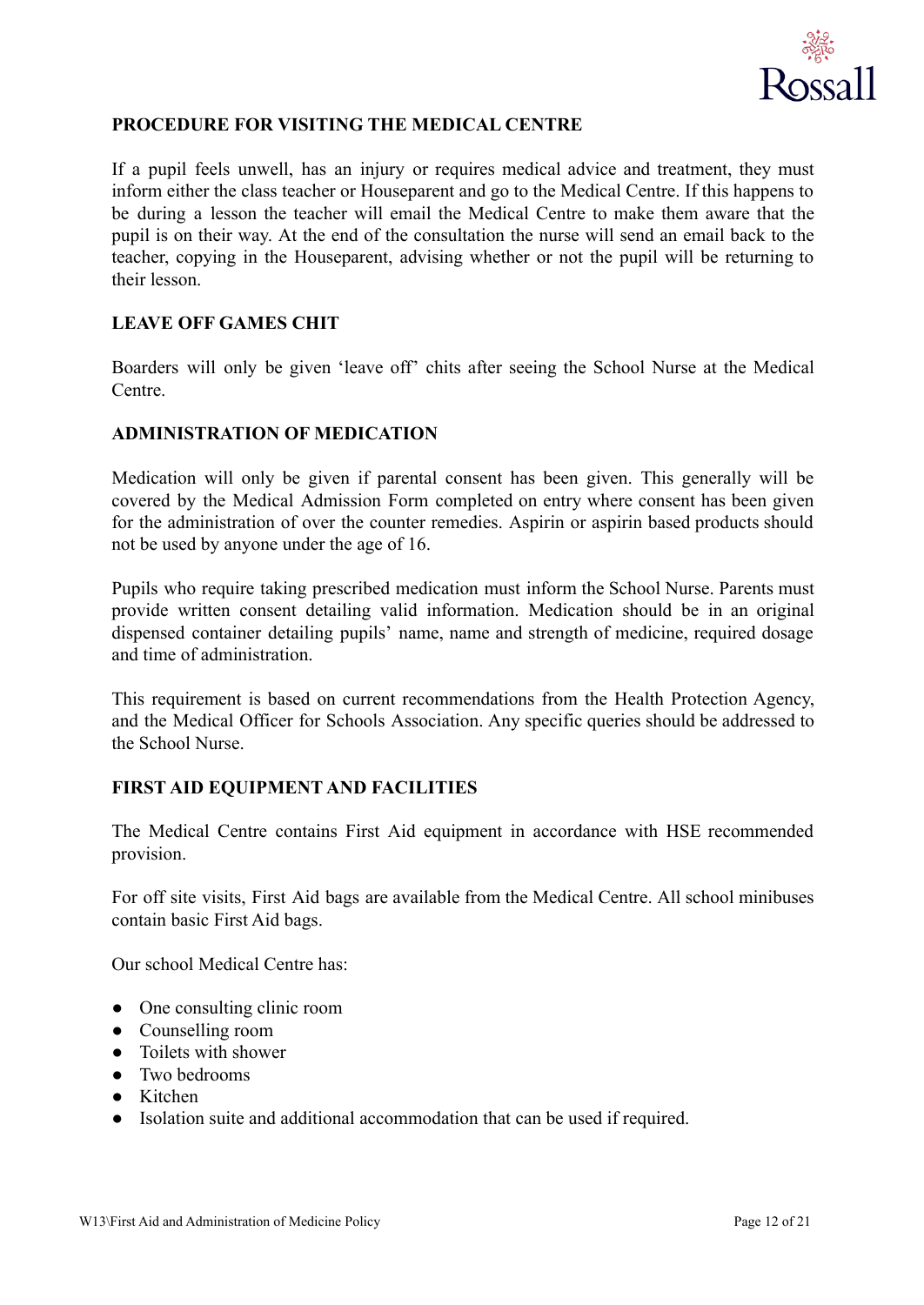

# **MEDICAL RECORDS FORM**

All health records will be held at the school health centre. It is essential that ALL day and boarding pupils health records are kept up to date. This is a legal requirement that a medical welfare file remains at school with the pupil throughout their school life.

It is important that the School Medical Officer is aware of the medical history of your child including details of previous illnesses, vaccinations and immunisations that have been given.

## **Please complete this form and return immediately to the Registry Team by email: [enquires@rossall.org.uk](mailto:enquires@rossall.org.uk) or by fax to: +44 1253 772052**

| Family Name:                  |  |
|-------------------------------|--|
| <b>Students Name:</b>         |  |
| Date of Birth:                |  |
| Country of Birth:             |  |
| Present Country of Residence: |  |
| Doctors Name:                 |  |
| Doctors Address:              |  |
|                               |  |
| Doctors Telephone Number:     |  |

1. Please give details below of any serious illnesses, accidents or operations that your child has had in the past, stating when it occurred including any hospital admissions.

2. Please indicate below *any* allergies that your child may have e.g. food allergies, latex allergy, hay fever, medication allergies.

| 3. Does your child need an asthma inhaler?<br>If yes, please provide details below: |                    | Yes | No. |
|-------------------------------------------------------------------------------------|--------------------|-----|-----|
|                                                                                     | Name of medication |     |     |
|                                                                                     | Dose/Frequency     |     |     |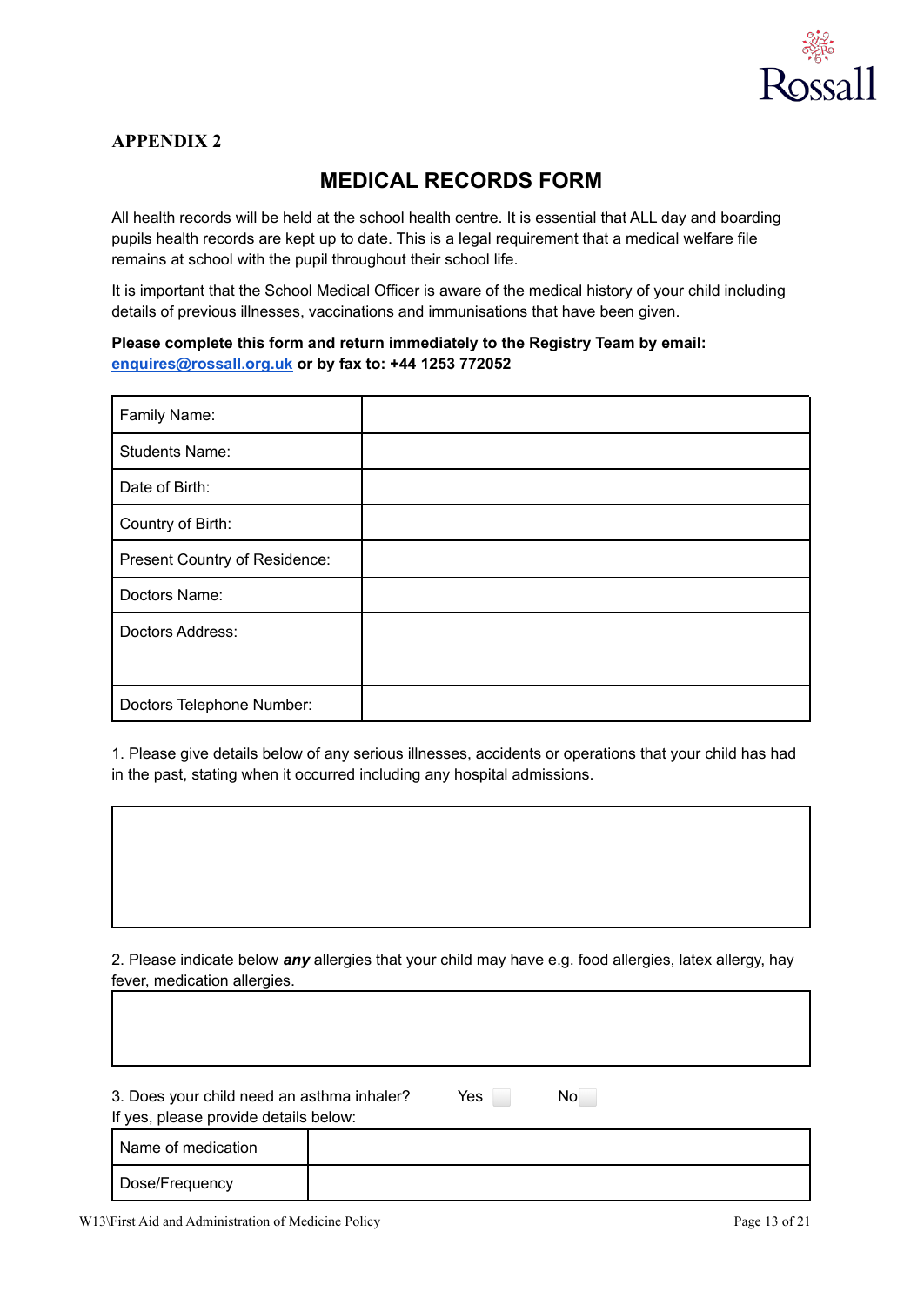

4. Has your child been diagnosed with *any* physical or mental health condition? Yes No

If yes, please give details of diagnosis, age of child when diagnosed and any ongoing care. Please provide as much detail as possible and submit further documentation if necessary to the health team at *[medical@rossall.org.uk](mailto:medical@rossall.org.uk)*

| 5. Does your child take any prescribed medication?<br>If yes, please provide details below: | Yes            | No                                      |
|---------------------------------------------------------------------------------------------|----------------|-----------------------------------------|
| Name of medication                                                                          | Dose/Frequency | What is this medication prescribed for? |
|                                                                                             |                |                                         |
|                                                                                             |                |                                         |

Any medication brought to school *MUST* be prescribed. Any medication brought to school that is not prescribed will be safely disposed of by the health care team. All prescribed medication *MUST* be clearly labelled and fully state the child's name, date of birth, name of medication, dose, how often to take and must have an expiry date on it. This must be written in English. Over the counter medication is available at school and is not necessary to be brought in by the child.

7. Please tick if your child has had any of the following illnesses and state the year they occured:

| Chicken Pox                                                            | Tuberculosis (TB)     |  |  |  |
|------------------------------------------------------------------------|-----------------------|--|--|--|
| <b>Whooping Cough</b>                                                  | Mumps                 |  |  |  |
| Measles                                                                | German Measles        |  |  |  |
| Hepatitis (please specify)                                             | Polio                 |  |  |  |
| <b>Glandular Fever</b>                                                 | Meningitis            |  |  |  |
| <b>Rheumatic Fever</b>                                                 | Encephalitis          |  |  |  |
| <b>Scarlet Fever</b>                                                   | Eczema                |  |  |  |
| Enuresis (bed wetting)                                                 | Major dental problems |  |  |  |
| Problems with vision                                                   | Problems with hearing |  |  |  |
| Please use the box below to add any further details relating to above. |                       |  |  |  |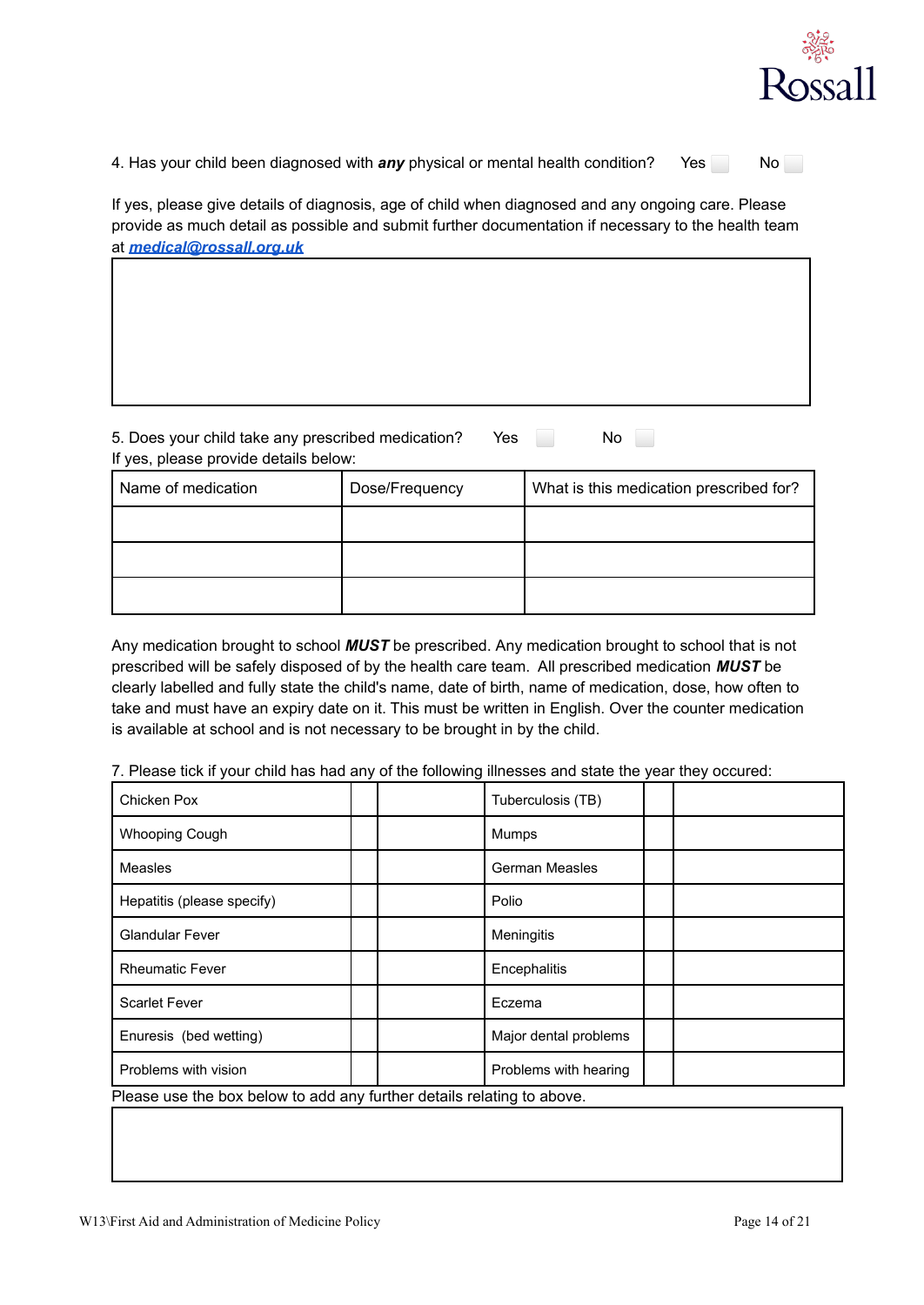

6. Does your child have any other needs that you would like us to be aware of? Yes No If yes, please provide details below:

7. Is there any relevant family history of significant illness? ( eg. Asthma, diabetes, epilepsy etc) If yes, please give details below:

#### **Glasses/Contact Lenses**

Boarders who wear glasses should bring a copy of their prescription to school and hand it in to the health centre. They must bring a spare pair of glasses with them for use in case of loss or damage. Pupils who wear contact lenses must bring a spare pair of glasses to use in case a lens is lost or there is an eye injury or irritation. Protective eyewear should be used for playing squash and fives.

#### **Mouth Guards**

It is essential that all pupils involved in contact sports wear mouth guards. The pupils own dentist should be able to supply these, however, hot mouth guards are available from the Ros shop.

#### **Consent 1**

I understand that in an emergency every effort will be made to obtain my consent to an operation, administration of an anaesthetic and to emergency dental work but if this proves impossible, I hereby authorise the Head or Houseparents in loco parentis to make the decision.

| Parents Signature: |  |
|--------------------|--|
| Date:              |  |

#### **Consent 2**

I hereby give my consent for the school nurse and/or house staff to give medication to my child, and for first aid to be applied by staff should the need arise. For day pupils, the school health team will make every effort to contact parents first.

| Parents Signature: |  |
|--------------------|--|
| Date:              |  |

## **Consent 3**

I hereby give my consent for the school health team to safely dispose of any medication that is not prescribed to my child in the event they arrive at school with medication.

| Parents Signature: |  |
|--------------------|--|
| Date:              |  |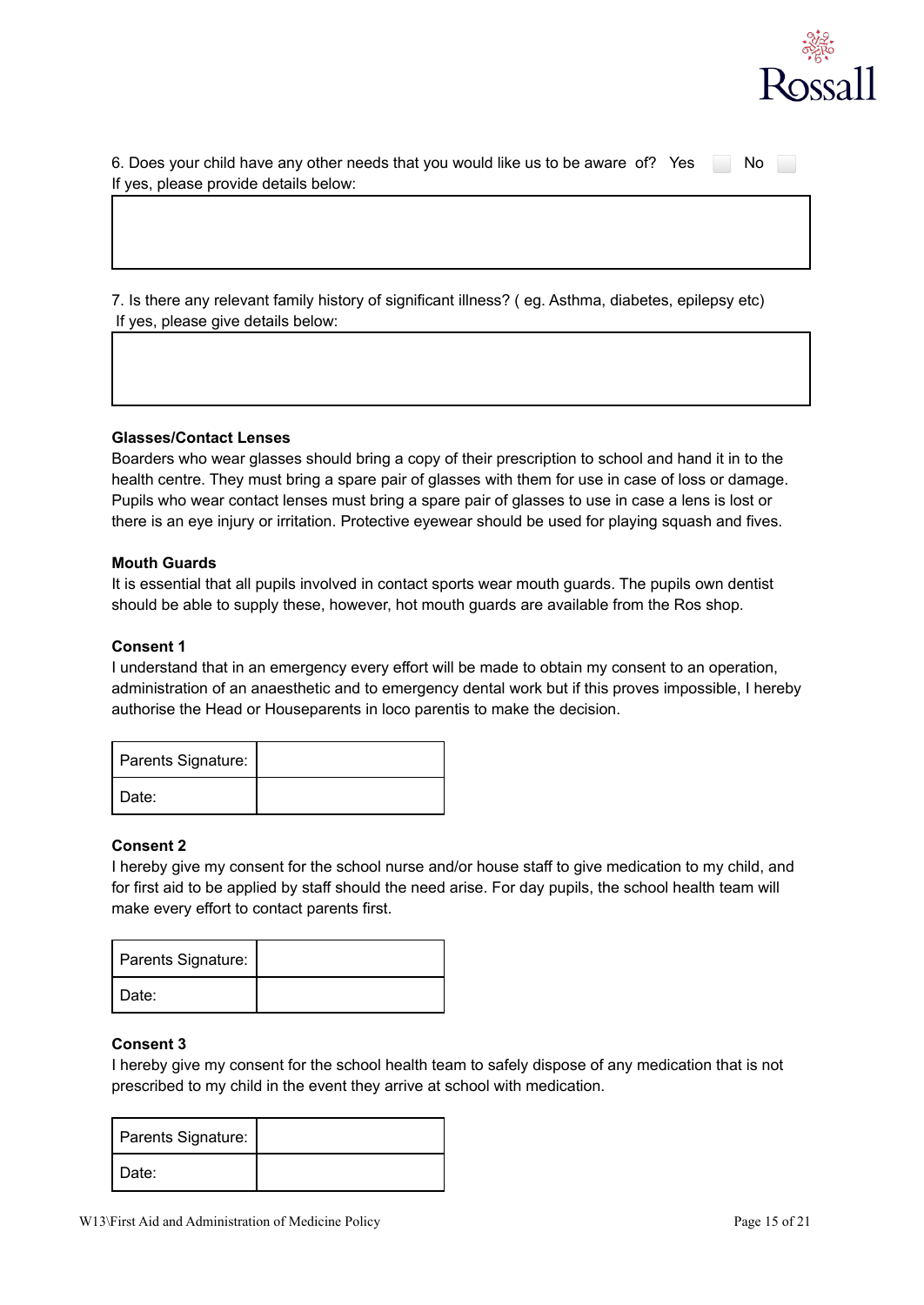

# **IMMUNISATION HISTORY**

| -<br>ame: | $\mathbf{\bar{r}}$<br>Date of Birth |  |
|-----------|-------------------------------------|--|
|           |                                     |  |

Please indicate below the dates your child's immunisations took place, if applicable.

If there is any uncertainty about this, please contact your Doctor for a printout summary of your child's medical history.

Please be aware that immunisation information will be shared with Blackpool Teaching Hospitals NHS Foundation Trust to ensure your child is only offered the appropriate immunisations.

| <b>IMMUNISATION</b>                                                                                                                                                  | <b>DATE</b> | <b>GIVEN</b> | <b>GIVEN BY</b> | <b>USUAL AGE</b> |
|----------------------------------------------------------------------------------------------------------------------------------------------------------------------|-------------|--------------|-----------------|------------------|
| BCG (Where this has been required)                                                                                                                                   |             |              |                 | At Birth         |
| 1st Diphtheria, Tetanus, Whooping Cough, Polio, HIB,<br>and hepatitis B (DTaP/IPV/Hib/HepB)<br>Rotavirus gastroenteritis (Rotavirus)<br>Meningococcal group B (MenB) |             |              |                 | 8 weeks          |
| 2nd Diphtheria, Tetanus, Whooping Cough, Polio, HIB,<br>and hepatitis B (DTaP/IPV/Hib/HepB)<br>Pneumococcal (PCV)<br>Rotavirus gastroenteritis (Rotavirus)           |             |              |                 | 12 weeks         |
| 3rd Diphtheria, Tetanus, Whooping Cough, Polio, HIB,<br>and hepatitis B<br>(DTaP/IPV/Hib/HepB)<br>MenB (MenB)                                                        |             |              |                 | 16 weeks         |
| Measles, Mumps & Rubella (MMR)<br>HIB, Meningitis C (Hib/MenC)<br>Pneumococcal (PCV)<br>MenB (MenB booster)                                                          |             |              |                 | 12 months        |
| <b>Pre-School Booster</b><br>Diptheria, Tetanus, Whooping Cough, Polio (DTaP/IPV)<br>Second dose of Measles, Mumps & Rubella (MMR)                                   |             |              |                 | 3.5 to 4 years   |
| Human Papillomavirus (HPV)<br>1st Dose<br>2nd Dose                                                                                                                   |             |              |                 | 12 to 13 years   |
| Tetanus,<br>diphtheria<br>polio<br>and<br>(Td/IPV)<br>Meningococcal groups A, C, W<br>and Y disease (MenACWY)                                                        |             |              |                 | 14 to 15 years   |
| <b>Influenza Vaccine</b>                                                                                                                                             |             |              |                 | Eligible groups  |
| Any other vaccinations                                                                                                                                               |             |              |                 |                  |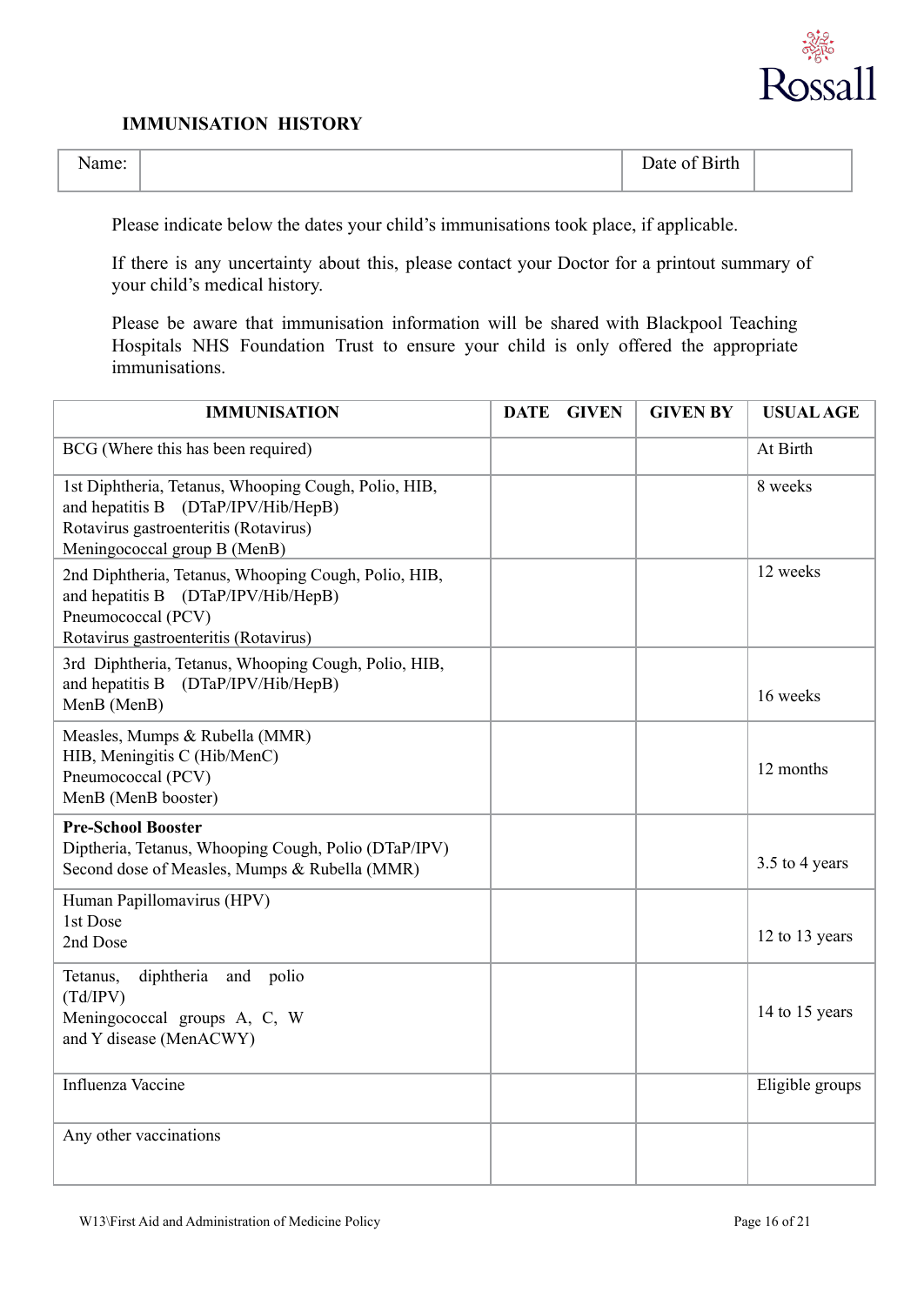

# **PROTOCOL FOR MEDICATION IN HOUSES**

As a Boarding School we are in a position of "*Loco Parentis*" for boarding pupils, and the welfare and health of each is paramount.

## First Aid Boxes

Small First Aid boxes with basic supplies are issued to each house. In the event of supplies needing restocking, the Houseparent should contact the Medical Centre. At the beginning of each term the First Aid boxes will be replenished.

# Medicines

Lockable Medicine Cabinets are located in each Boarding House. Each house will be given basic home remedies to be given in the event of a pupil feeling unwell when the Medical Centre is closed. It would be seen as negligent if these remedies are not offered to pupils.

All Medications have to be confiscated from pupils and checked by the Rossall School Medical Centre.

Only medications prescribed by the Rossall School GP should be administered. This will be clearly labelled, with the pupils name and dosage details.

In the event that medicines have been prescribed by a GP other than the Rossall GP a repeat prescription will be issued from Rossall with correct packaging details, if this has come from overseas and we have a British version.

## Action to be taken by HouseParents

HouseParents must make every effort to ensure Medicines are collected from all pupils.

It is a requirement that an up to date Medicine Log Book is kept to record drugs taken by pupils.

This should log:

- Pupils name and date of birth
- Drug given
- Dosage
- Date and time given to pupil by Houseparent/Deputy
- Pupils signature
- Houseparent/deputy signature

At the end of each term the Medical Centre will collect the medicine log book for checking

# **FOR FURTHER ADVICE PLEASE CONTACT THE MEDICAL CENTRE on 01253 774287**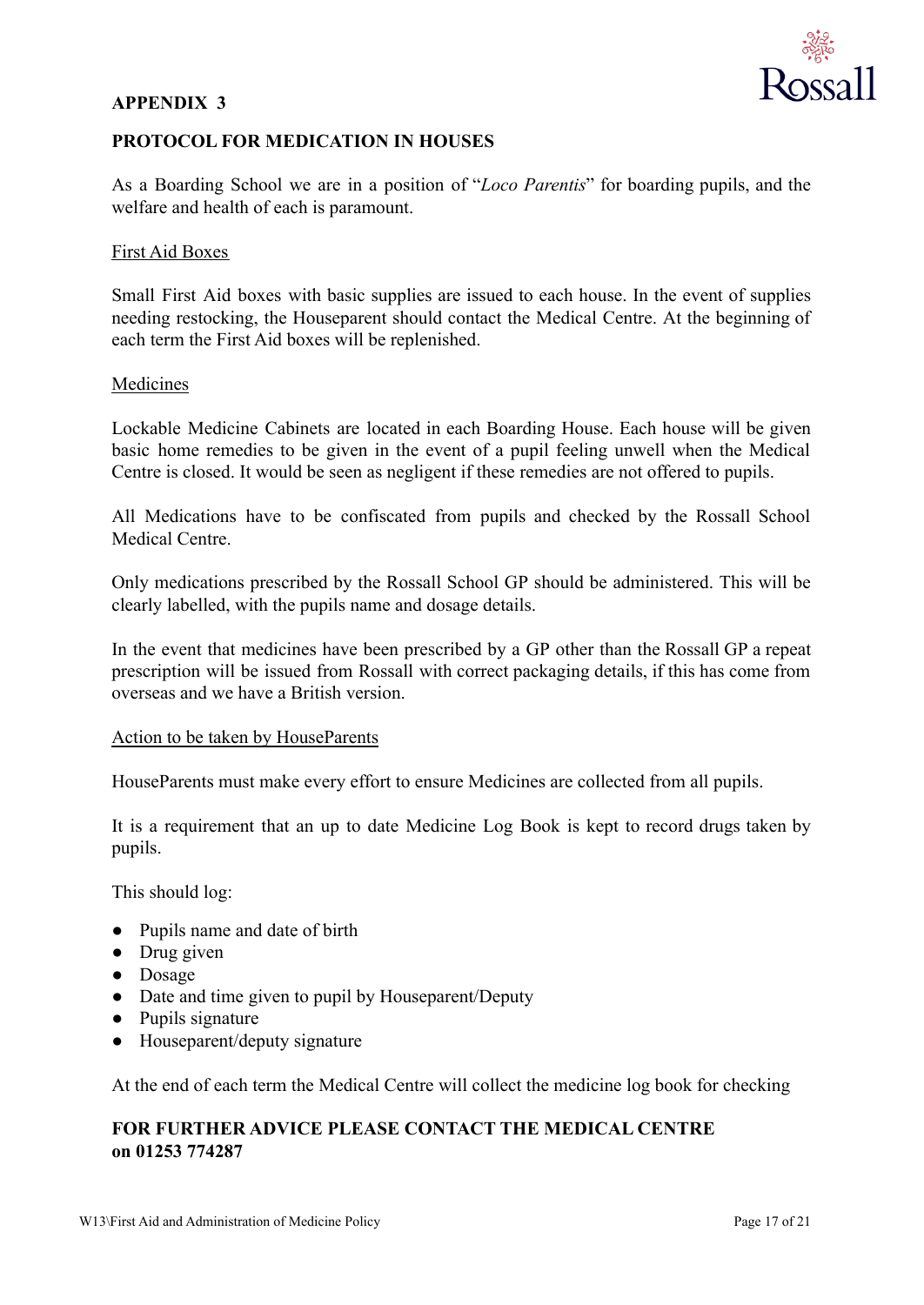

# **OVER THE COUNTER REMEDIES STOCKED IN THE BOARDING HOUSES**

# **THROAT LOZENGES**

| USE:<br>DOSE:                                | Eases sore throat.<br>Dissolve one lozenge slowly in mouth every $2 - 3$ hours                                                |
|----------------------------------------------|-------------------------------------------------------------------------------------------------------------------------------|
| (This is more common if allergic to aspirin) | May occasionally cause allergic reactions including asthma.                                                                   |
| <b>PARACETAMOL</b>                           | 500 mg caplets                                                                                                                |
| USE:                                         | Headache, period pain, migraine, sore throat, toothache,<br>rheumatic pains, fever aches and pains of cold/flu.               |
| DOSE:                                        | Children 12yr - 15yr 1 tablet every $4 - 6$ hours as required.<br>Over 16yr - Adults 2 tablets every 4 - 6 hours as required. |

## **Up to a maximum of 8 tablets in 24 hours.**

Do not give paracetamol to a pupil with a history of kidney/liver problems or known allergies to Paracetamol or if taking other medication containing Paracetamol.

If stated dose is exceeded seek urgent medical advice

# **LIQUID PARACETAMOL 120mg/5ml solution Anchor Boarding House only**

| USE:         | Pain relief, reduces temperature                    |
|--------------|-----------------------------------------------------|
| <b>DOSE:</b> | Children 4-8 years $5 - 10$ mls every $4 - 6$ hours |
|              | Children 8-10 years 15mls every 4-6 hours           |
|              | Children 10 - 12 years 20mls every $4 - 6$ hours.   |

## **Up to a maximum of 4 doses in 24 hours.**

Do not give paracetamol to a pupil with a history of kidney/liver problems or known allergies to Paracetamol or if taking other medication containing Paracetamol.

If stated dose is exceeded seek urgent medical advice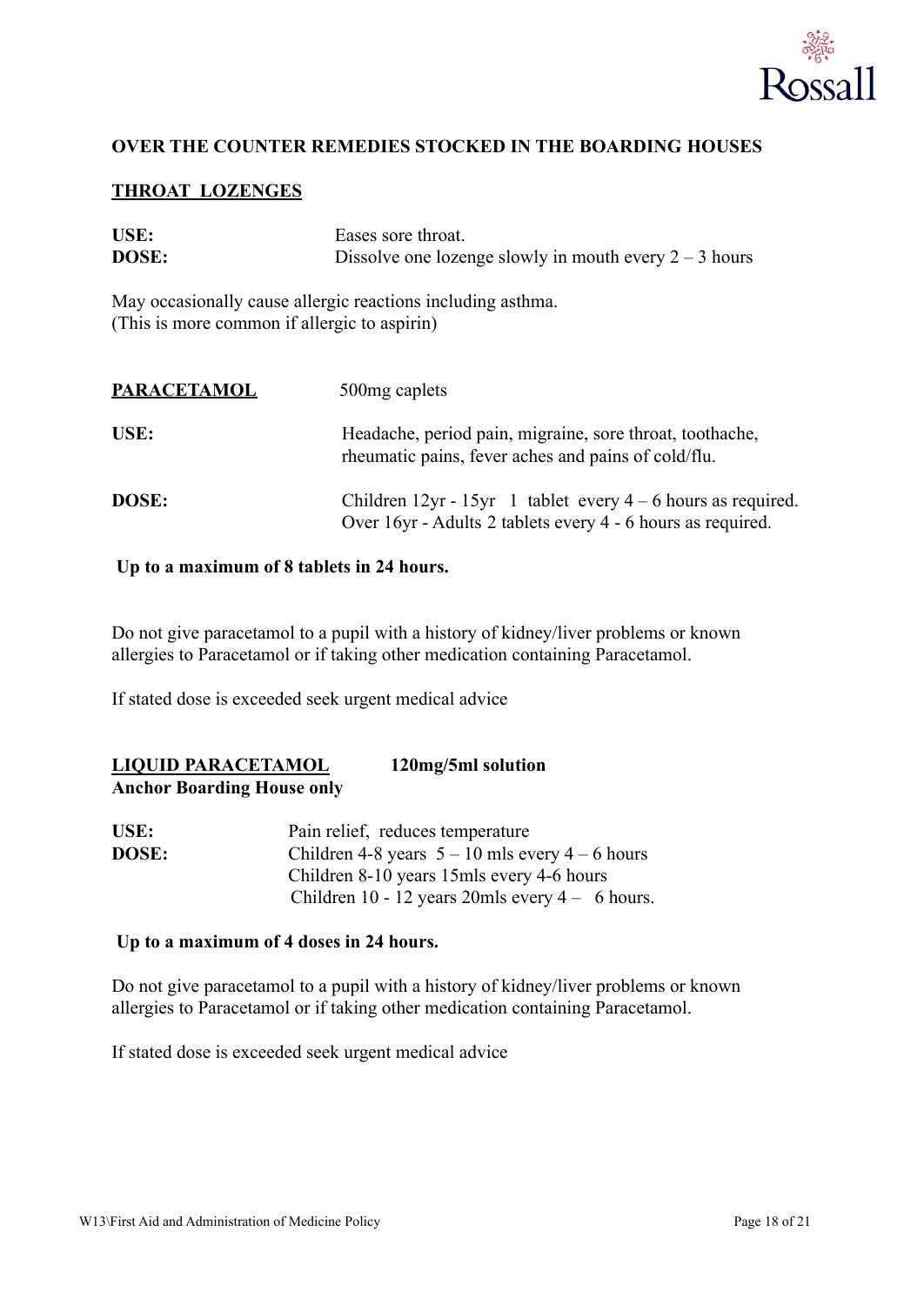

# **IBUPROFEN 200MG TABLETS \*\*NOT TO BE GIVEN IF ASTHMA\*\*\***

**USE:** Relieves pain, reduces inflammation and lowers temperature. Effective for muscular aches, cold and flu symptoms, fever, period and dental pain.

**DOSE:** Children over **12yrs and adults** - **1 or 2 tablets** up to three times a day. The dose should not be repeated more than every 4 hours. **Not more than 6 tablets in any 24 hours.**

# **LIQUID IBUPROFEN 100mg/5ml solution \*\*NOT TO BE GIVEN IF ASTHMA\*\*\* Anchor boarding house only**

USE: Relieves pain, reduces inflammation and lowers temperature. Effective for muscular aches, cold and flu symptoms, fever, period and dental pain.

**DOSE:** 7 - 12 years 10ml up to three times per day

**Up to a maximum of 3 doses in 24 hours.**

# **SUDAFED DECONGESTANT TABLETS**

**USE:** Clear stuffy noses, blocked sinuses and sinus pressure associated with colds, flu and allergies.

**DOSE:** Children over **12yrs and adults**. **1 tablet** every 4-6 hours.

**Not more than 4 tablets in any 24 hours**.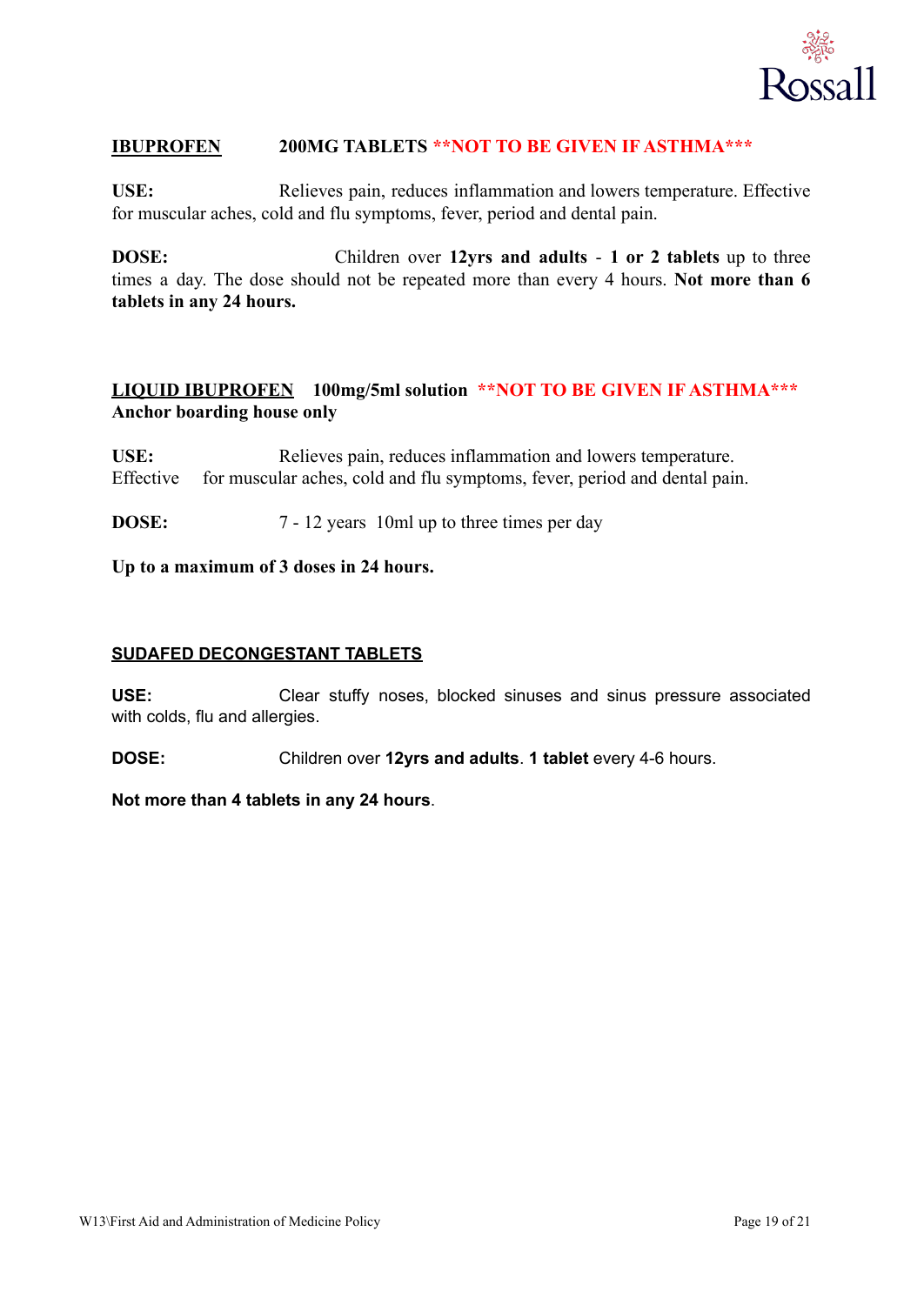

# **LIST OF OVER THE COUNTER REMEDIES USED BY THE MEDICAL CENTRE**

## **Analgesics**

Paracetamol Ibuprofen

# **Antacids and Gastrointestinal**

Gaviscon Rennie Tablets Loperamide/Imodium Ranitidine Milk of Magnesia

## **Coughs, Colds, Sore Throats and Hay fever**

Sudafed Buttercup Cough Syrup Chlorphenamine Cetirizine Bonjela Strepsils Vic Inhalers Olbas Oil **Optrex** 

## **Skin Care**

Derbac M/Full Marks/Lyclear Canesten Cream Sudocrem Calamine Lotion E45 Zovirax **Blistex** Diprobase suncream

# **Travel Sickness**

Kwells/Joy-Rides Sturgeon

The above list is not exhaustive